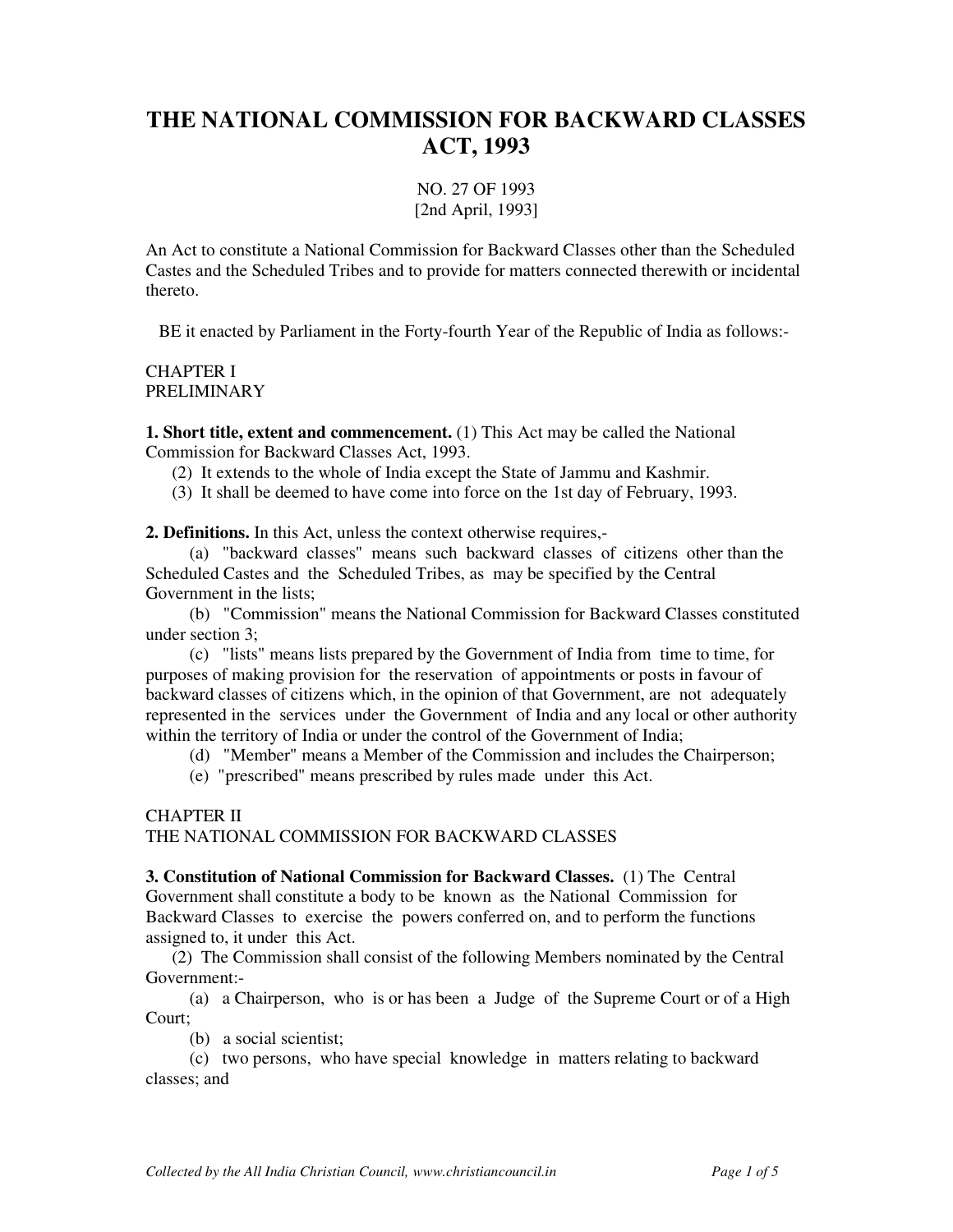(d) a Member-Secretary, who is or has been an officer of the Central Government in the rank of a Secretary to the Government of India.

# **4. Term of office and conditions of service of Chairperson and Members.** (1) Every

Member shall hold office for a term of three years from the date he assumes office.

 (2) A Member may, by writing under his hand addressed to the Central Government, resign from the office of Chairperson or, as the ease may be, of Member at any time.

 (3) The Central Government shall remove a person from the office of Member if that person-

(a) becomes an undischarged insolvent;

 (b) is convicted and sentenced to imprisonment for an offence which, in the opinion of the Central Government, Involves moral turpitude;

(c) becomes of unsound mind and stands so declared by a competent court;

(d) refuses to act or becomes, incapable of acting;

 (e) is, without obtaining leave of absence from the Commission, absent from three consecutive meetings of the Commission; or

 (f) has, in the opinion of the Central Government, so abused the position of Chairperson or Member as to render that person's continuance in office detrimental to the interests of backward classes or the public interest:

 Provided that no person shall be removed under this clause until that person has been given an opportunity of being

heard in the matter.

 (4) A vacancy caused under sub-section (2) or otherwise shall be filled by fresh nomination.

 (5) The salaries and allowances payable to, and the other terms and conditions of service of, the Chairperson and Members shall be such as may be prescribed.

**5. Officers and other employees of the Commission.** (1) The Central Government shall provide the Commission with such officers and employees as may be necessary for the efficient performance of the functions of the Commission.

 (2) The salaries and allowances payable to, and the other terms and conditions of service of, the officers and other employees appointed for the purpose of the Commission shall be such as may be prescribed.

**6. Salaries and allowances to be paid out of grants.** The salaries and allowances payable to the Chairperson and Members and the administrative expenses, including salaries, allowances and pensions payable to the officers and other employees referred to in section 5, shall be paid out of the grants referred to in sub-section (1) of section 12.

**7. Vacancies, etc., not to invalidate proceedings of the Commission.** No act or proceeding of the Commission shall be invalid on the ground merely of the existence of any vacancy or defect in the constitution of the Commission.

**8. Procedure to be regulated by the Commission.** (1) The Commission shall meet as and when necessary at such time and place as the Chairperson may think fit.

(2) The Commission shall regulate its own procedure.

 (3) All orders and decisions of the Commission shall be authenticated by the Member-Secretary or any other officer of the Commission duly authorised by the Member-Secretary in this behalf.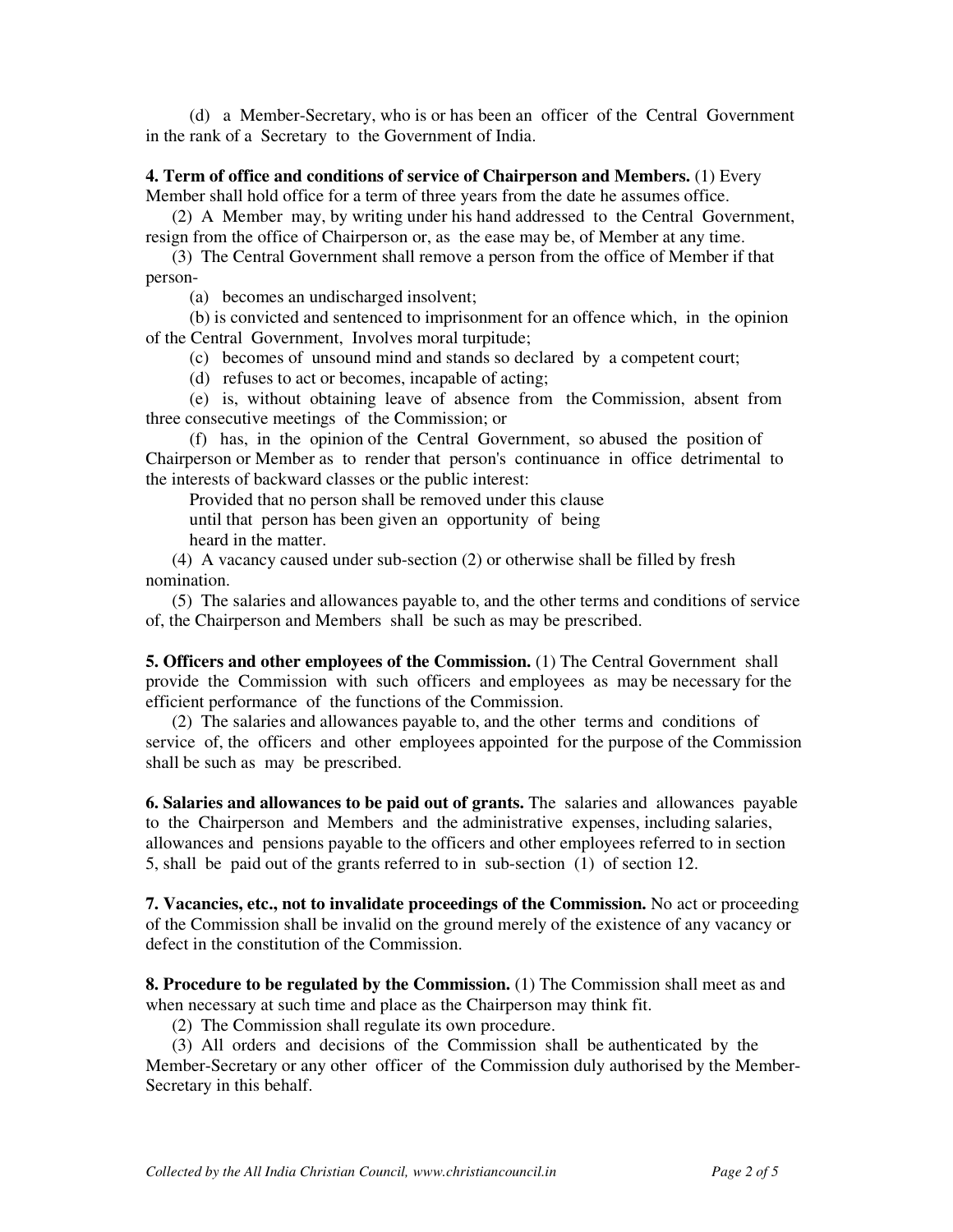#### CHAPTER III FUNCTIONS AND POWERS OF THE COMMISSION

**9. Functions of the Commission.** (1) The Commission shall examine requests for inclusion of any class of citizens as a backward class in the lists and hear complaints of over-inclusion or under-inclusion of any backward class in such lists and tender such advice to the Central Government as it deems appropriate.

 (2) The advice of the Commission shall ordinarily be binding upon the Central Government.

**10. Powers of the Commission.** The Commission shall, while performing its functions under sub-section (1) of section 9, have all the powers of a civil court trying a suit and in particular, in respect of the following matters, namely:-

 (a) summoning and enforcing the attendance of any person from any part of India and examining him on oath;

- (b) requiring the discovery and production of any document;
- (c) receiving evidence on affidavits;
- (d) requisitioning any public record or copy thereof from any court or office;
- (e) issuing commissions for the examination of witnesses and documents; and
- (f) any other matter which may be prescribed.

**11. Periodic revision of lists by the Central Government.** (1) The Central Government may at any time, and shall, at the expiration of ten years from the coming into force of this Act and every succeeding period of ten years thereafter, undertake revision of the lists with a view to excluding from such lists those classes who have ceased to be backward classes or for including in such lists new backward classes.

 (2) The Central Government shall, while undertaking any revision referred to in subsection (1), consult the Commission.

#### CHAPTER IV

FINANCE, ACCOUNTS AND AUDIT

**12. Grants by the Central Government.** (1) The Central Government shall, after due appropriation made by Parliament by law in this behalf, pay to the Commission by way of grants such sums of money as the Central Government may think fit for being utilised for the purposes of this Act.

 (2) The Commission may spend such sums as it thinks fit for per- forming the functions under this Act, and such sums shall be treated as expenditure payable out of the grants referred to in sub-section (1).

**13. Accounts and audit.** (1) The Commission shall maintain proper accounts and other relevant records and prepare an annual statement of accounts in such form as may be prescribed by the Central Government in Consultation with the Comptroller and Auditor-General of India.

 (2) The accounts of the Commission shall be audited by the Comptroller and Auditor-General at such intervals as may be specified by him and any expenditure incurred in connection with such audit shall be payable by the Commission to the Comptroller and Auditor-General.

 (3) The Comptroller and Auditor-General and any person appointed by him in connection with the audit of the accounts of the Commission under this Act shall have the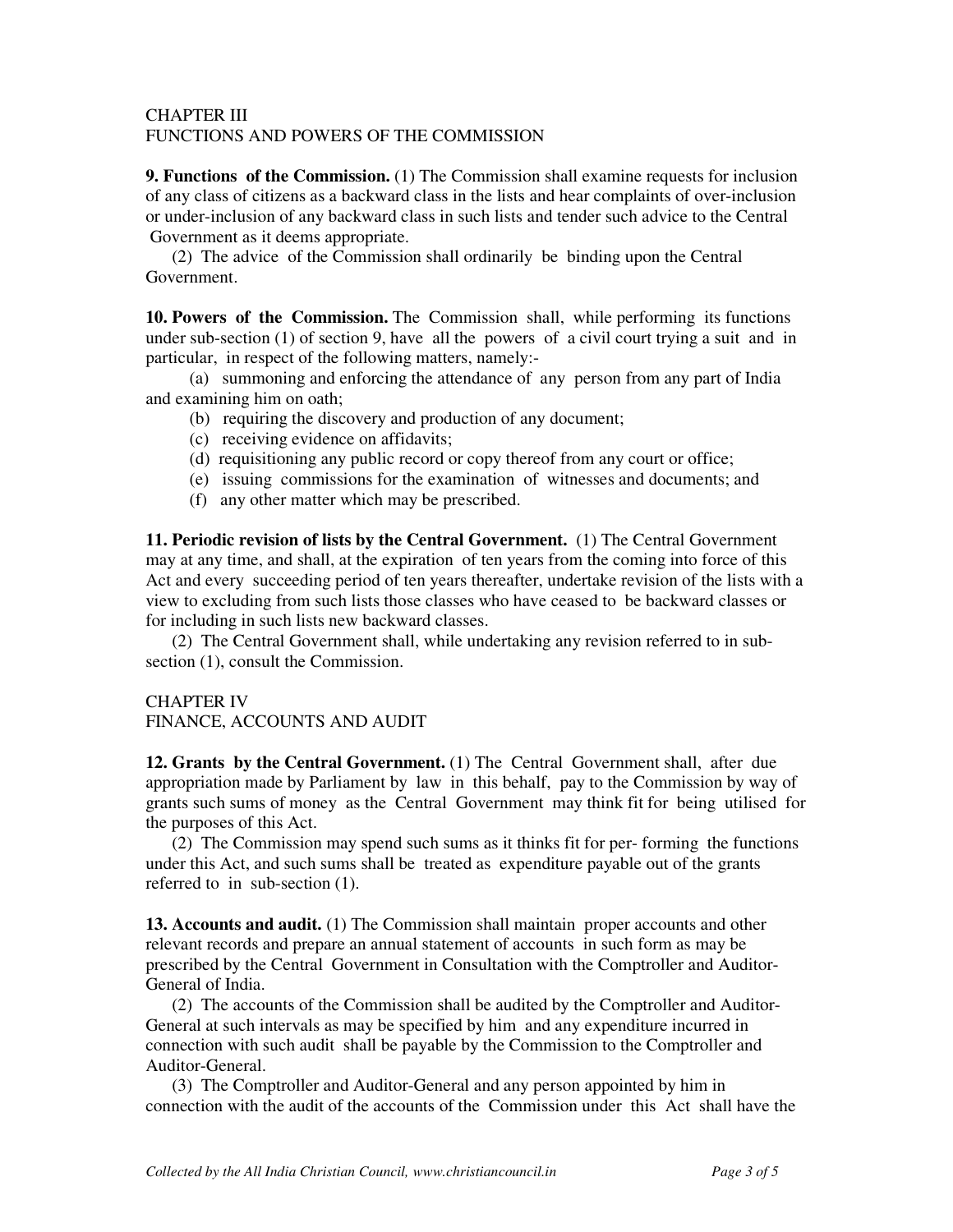same rights and privileges and the authority in connection with such audit as the Comptroller and Auditor-General generally has in connection with the audit of Government accounts and, in particular, shall have the right to demand the production of books, accounts, connected vouchers and other documents and papers and to inspect any of the offices of the Commission.

**14. Annual report.** The Commission shall prepare, in such form and at such time, for each financial year, as may be prescribed, its annual report, giving a full account of its activities during the previous financial year and forward a copy thereof to the Central Government.

### **15. Annual report and audit report to be laid before Parliament.** The Central

Government shall cause the annual report, together with a memorandum of action taken on the advice tendered by the Commission under section 9 and the reasons for the nonacceptance, if any, of any such advice, and the audit report to be laid as soon as may be after they are received before each House of Parliament.

## CHAPTER V MISCELLANEOUS

**16. Chairperson, Members and employees of the Commission to be public servants.** The Chairperson, Members and employees of the Commission shall be deemed to be public servants within the meaning of section 21 of the Indian Penal Code (45 of 1860).

**17. Power to make rules.** (1) The Central Government may, by notification in the Official Gazette, make rules for carrying out the provisions of this Act.

 (2) In particular, and without prejudice to the generality of the foregoing powers, such rules may provide for all or any of the following matters, namely: -

 (a) salaries and allowances payable to, and the other terms and conditions of service of, the Chairperson and Members under sub-section (5) of section 4 and the officers and other employees under sub-section (2) of section 5;

 (b) the form in which the annual statement of accounts shall be prepared under sub-section (1) of section 13;

 (c) the form in, and the time at, which the annual report shall be prepared under section 14;

(d) any other matter, which is required to be or may be prescribed

 (3) Every rule made under this Act shall be laid, as soon as may be after it is made, before each House of Parliament, while it is in session, for a total period of thirty days which may be comprised in one session or in two or more successive sessions, and if, before the expiry of the session immediately following the session or the successive sessions aforesaid, both Houses agree in making any modification in the rule or both Houses agree that the rule should not be made, the rule shall thereafter have effect only in such modified form or be of no effect, as the case may be; so, however, that any such modification or annulment shall be without prejudice to the validity of anything previously done under that rule.

**18. Power to remove difficulties.** (1) If any difficulty arises in giving effect to the provisions of this Act, the Central Government may, by order published in the Official Gazette, make provisions, not inconsistent with the provisions of this Act as appear to it to be necessary or expedient, for removing the difficulty: